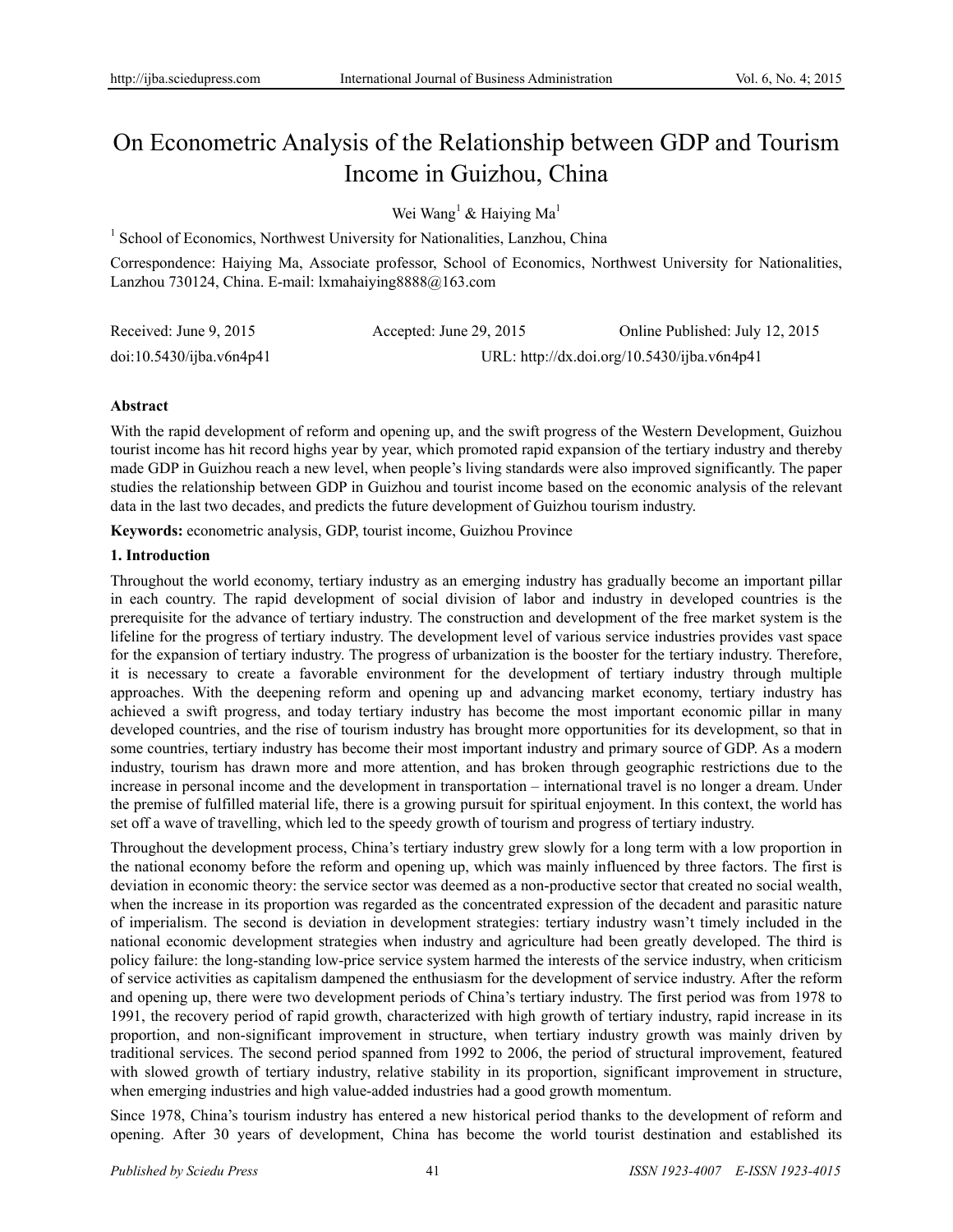distinctive image in the international arena, which has enhanced the mutual exchanges between China and the other countries, and expanded China's international influence. China has formed a tourism development pattern that attaches importance to tourism development from top to bottom, and encourages participation of different parties. Tourism plays an active and important role in national economic, cultural, and social construction and international exchanges, and becomes an important part in improving the national living standard and building a moderately prosperous society. After 30 years of reform and opening up, China's tourism industry, from small to large, from weak to strong, has become an important vigorous force in promoting China's economic and social progress and boosting the global tourism development. Clearly, tourism is a comprehensive economic industry. Recognition of this nature, as an important breakthrough for tourism development ideas, will help to reach a consensus in the whole society to construct, expand and promote China's tourism industry. The clear recognition of the industrial nature has enhanced the awareness of tourism development, gathered capital for the tourism industry, optimized the environment for tourism development, and laid a solid foundation for fostering the tourist economy, constructing the tourism system, and realizing the tourism functions.

Guizhou is rich in tourism resources, and thus tourism should be the pillar industry for Guizhou. As China joined WTO, China has become increasingly open to the outside world, plus the implementation of the Western Development strategy – these trends will bring good opportunities for tourism development in Guizhou. Since the reform and opening up, Guizhou tourism has maintained a good momentum of development in the context of the rapid development of China's tourism industry, with growing tourist income year by year. In 2009, the domestic tourist income of Guizhou reached 79.769 billion yuan. The rapid development of Guizhou tourism was attributed to many factors, among which the domestic demand from the residents in Guizhou played an important role in the tourism development, and residents' income had a major impact on the tourist income. However, the income from Guizhou tourism and the related industries accounted for a very low percentage in GDP. Specifically, in 2007, 2008, and 2009, the total income of Guizhou tourism accounted for respectively 18.97%, 19.46%, and 21.55% of the provincial GDP. This indicates that there is a huge room for tourism development in Guizhou. Therefore, the study on the influence of Guizhou residents' income on its tourism development has important practical significance to maintaining a sustainable and rapid growth of Guizhou tourism, expanding the tourism market demand within the province, and stimulating the provincial economic growth.

From 1990 to 2009, GDP in Guizhou has increased to 391.268 billion in 2009 from 26.014 billion in 1990, with a 15-time growth, while tourism has increased to 79.769 billion yuan in 2009 from 0.09 billion yuan in 1990, with a 886-time increase. It can be seen that GDP in Guizhou growth was far slower than its tourism growth, indicating the considerable development prospects of Guizhou tourism. Guizhou has advantaged tourism resources, thus in the future, the development of tertiary industry especially tourism will be the highlight of GDP in Guizhou growth. We will apply the knowledge we have learned to explore the relationship between GDP in Guizhou and its tourist income, and conduct relevant econometric analysis.

## **2. Model Setting and Data Collection**

GDP growth is closely related with tourist income, as tourist income growth will certainly facilitate GDP growth, while GDP growth will in return promote tourism development, and finally the increase of tourist income. Because tourism is a hot industry in contemporary world, a number of scholars have conducted some researches about it. Analysis and study of tourism, a branch of the tertiary industry, are beneficial to the overall grasp of the tertiary industry. With the economic development, the tertiary industry will occupy a much higher percentage in GDP, while the primary industry, i.e. agriculture, will take up a smaller percentage. The secondary industry stays almost the same as before. However, with the market economy development, the tertiary industry will increase its share year by year, it is reasonable to expect that the percentage of the secondary industry in GDP will decrease correspondingly. Based on the data collected in surveys, a simple linear regression model is set up for Guizhou GDP and tourist income, so as to analyze their relationship. The following model is set up and its formula is:

$$
Y_t = \beta_0 + \beta_1 X_t + U_t (t = 1, 2, \cdots n)
$$
\n(1)

In the formula, y means Guizhou GDP; x means the variation of Guizhou tourist income; β0 and β1 are parameters to be estimated; μi is random error, which represents other factors that influence GDP.

The data used in this paper with regard to GDP and domestic tourist income are collected from China Statistical Yearbook and Guizhou Province Statistical Yearbook 1990-2009 as shown in Table 1 and Table 2.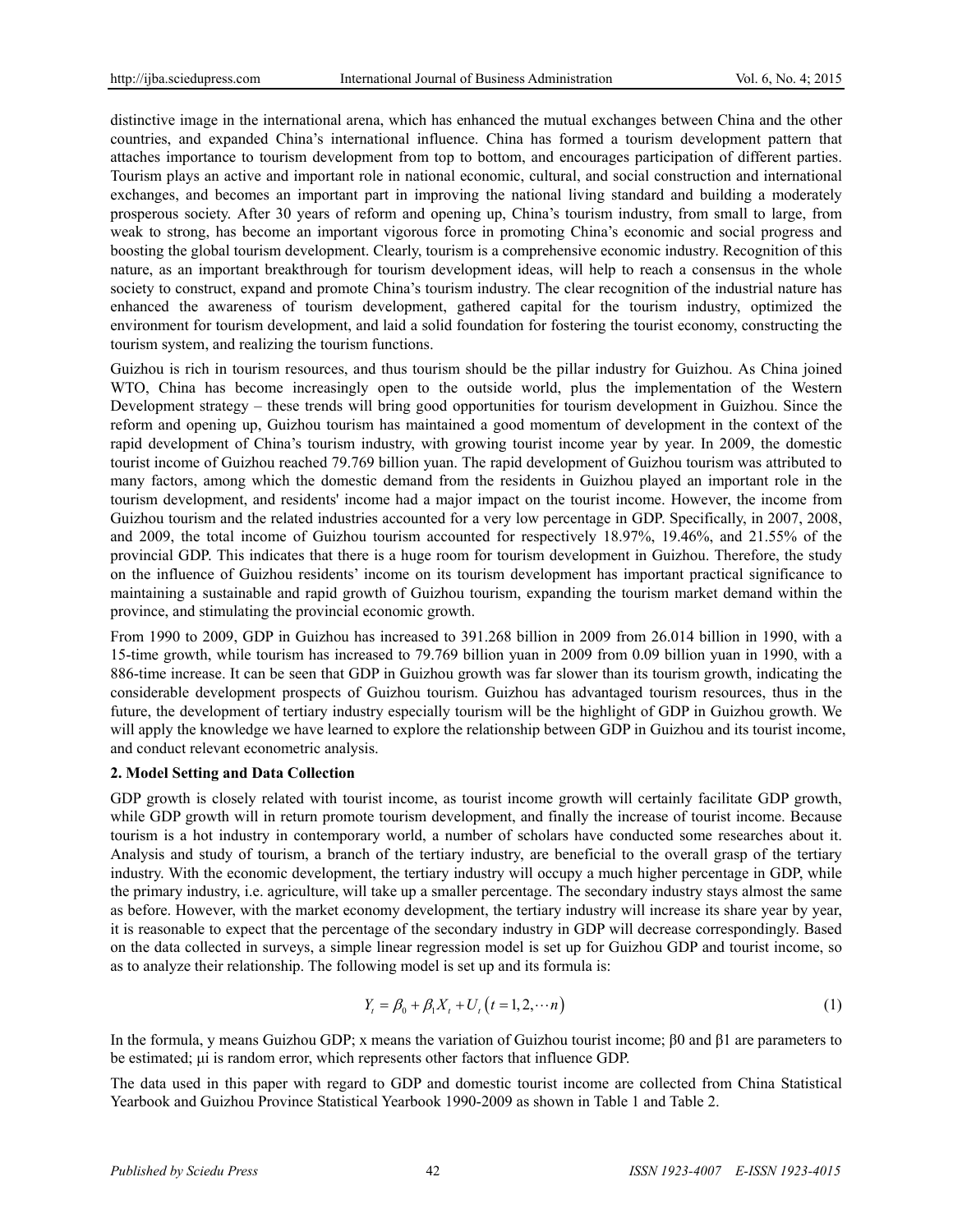| Year | domestic GDP<br>income | urban<br>resident<br>per capita<br>disposable<br>income | rural<br>resident per<br>capita net<br>income | Year | Domestic<br>GDP income | urban resident<br>per capita<br>disposable<br>income | rural<br>resident per<br>capita net<br>income |
|------|------------------------|---------------------------------------------------------|-----------------------------------------------|------|------------------------|------------------------------------------------------|-----------------------------------------------|
| 1990 | 0.19                   | 1399.36                                                 | 435.14                                        | 2000 | 57.95                  | 5121.22                                              | 1374.16                                       |
| 1991 | 0.66                   | 1593.54                                                 | 465.53                                        | 2001 | 75.81                  | 5451.91                                              | 1411.73                                       |
| 1992 | 2.21                   | 1887.51                                                 | 506.13                                        | 2002 | 99.86                  | 5944.02                                              | 1489.91                                       |
| 1993 | 4.29                   | 2300.38                                                 | 579.67                                        | 2003 | 114.36                 | 6569.2                                               | 1564.66                                       |
| 1994 | 4.28                   | 3196.06                                                 | 786.84                                        | 2004 | 161.02                 | 7322.04                                              | 1721.55                                       |
| 1995 | 7.18                   | 3916.25                                                 | 1086.62                                       | 2005 | 242.83                 | 8147.13                                              | 1877                                          |
| 1996 | 8.53                   | 4210.74                                                 | 1276.67                                       | 2006 | 377.79                 | 9116.61                                              | 1984.62                                       |
| 1997 | 30.81                  | 4438.05                                                 | 1298.54                                       | 2007 | 504.04                 | 10678.4                                              | 2373.99                                       |
| 1998 | 35.14                  | 4566.17                                                 | 1334.46                                       | 2008 | 643.62                 | 11758.76                                             | 2796.93                                       |
| 1999 | 43.75                  | 4935.47                                                 | 1363.07                                       | 2009 | 797.69                 | 12862.53                                             | 3005.41                                       |

Table 1. The domestic tourist income and resident income in Guizhou Province 100 million Yuan, Yuan

Source: organized according to China Statistical Yearbook and Guizhou Province Statistical Yearbook 1990-2009

Table 2. Guizhou GDP and tourist income 1990-2009

| Year | ${\rm GDP}$ | Tourist income |
|------|-------------|----------------|
| 1990 | 260.14      | 0.19           |
| 1991 | 296.36      | 0.66           |
| 1992 | 339.91      | 2.21           |
| 1993 | 417.69      | 4.29           |
| 1994 | 524.46      | 4.28           |
| 1995 | 636.21      | 7.18           |
| 1996 | 723.18      | 8.53           |
| 1997 | 805.79      | 30.81          |
| 1998 | 858.39      | 35.14          |
| 1999 | 937.5       | 43.75          |
| 2000 | 1,029.92    | 57.95          |
| 2001 | 1,133.27    | 75.81          |
| 2002 | 1,243.43    | 99.85          |
| 2003 | 1,426.34    | 114.36         |
| 2004 | 1,677.80    | 161.02         |
| 2005 | 2,005.42    | 242.83         |
| 2006 | 2,338.98    | 377.79         |
| 2007 | 2,884.11    | 504.04         |
| 2008 | 3,561.56    | 643.82         |
| 2009 | 3,912.68    | 797.69         |

Source: China Statistical Yearbook 1990-2009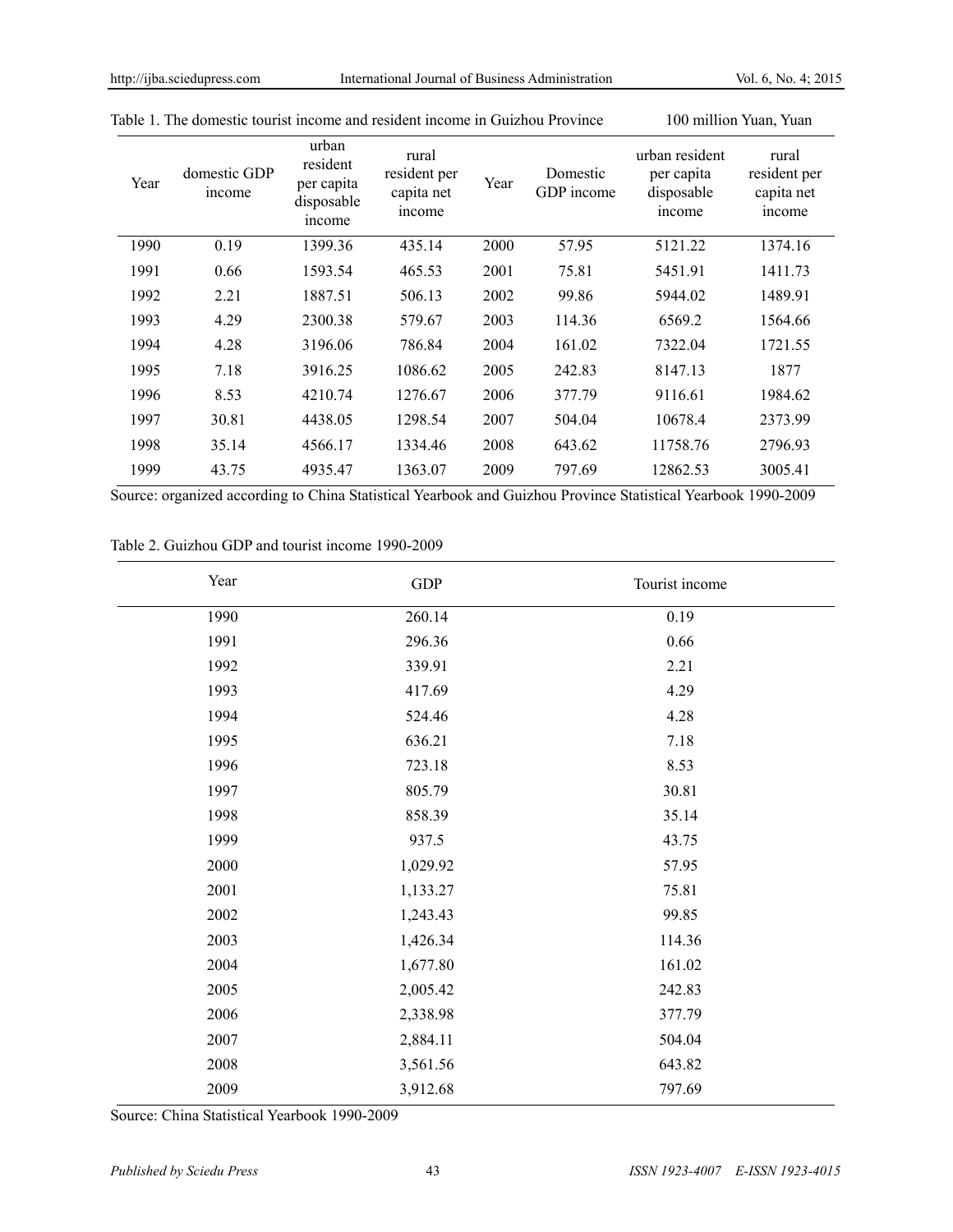## **3. Empirical Analysis**

#### *3.1 Regression Analysis*

Software EVIEWS is adopted to conduct regression analysis for the data in the above tables.

3.1.1 Analysis of Correlation Coefficient between Variables

The experiment results show that Guizhou province national income Y and tourist income X indicate high-positive correlation, the correlation coefficient is about 0.958737. This shows that it is suitable to use the simple linear regression model to explain their relationship.

## 3.1.2 Drawing of Scatter Diagram

According to the methods in the operating principles, the scatter diagram of the explained variable Y and the explaining variable X is drew as follows in Figure 1.



Figure 1. scatter diagram of variables

According to the diagram, most of the scatter points distribute along a straight line. Thus, national income Y and tourist income X also present high-positive relationship.

3.1.3 Seting up Regression Equation

Conduct regression for the statistics and obtain the results as below:

Dependent Variable: Y Method: Least Squares Date: 10/20/13 Time: 14:54

Sample: 1990 2009

Included observations: 20

| Variable | Coefficient | Std. Error | t-Statistic | Prob.  |
|----------|-------------|------------|-------------|--------|
|          | 0.065308    | 0.213451   | 20.97610    | 0.0000 |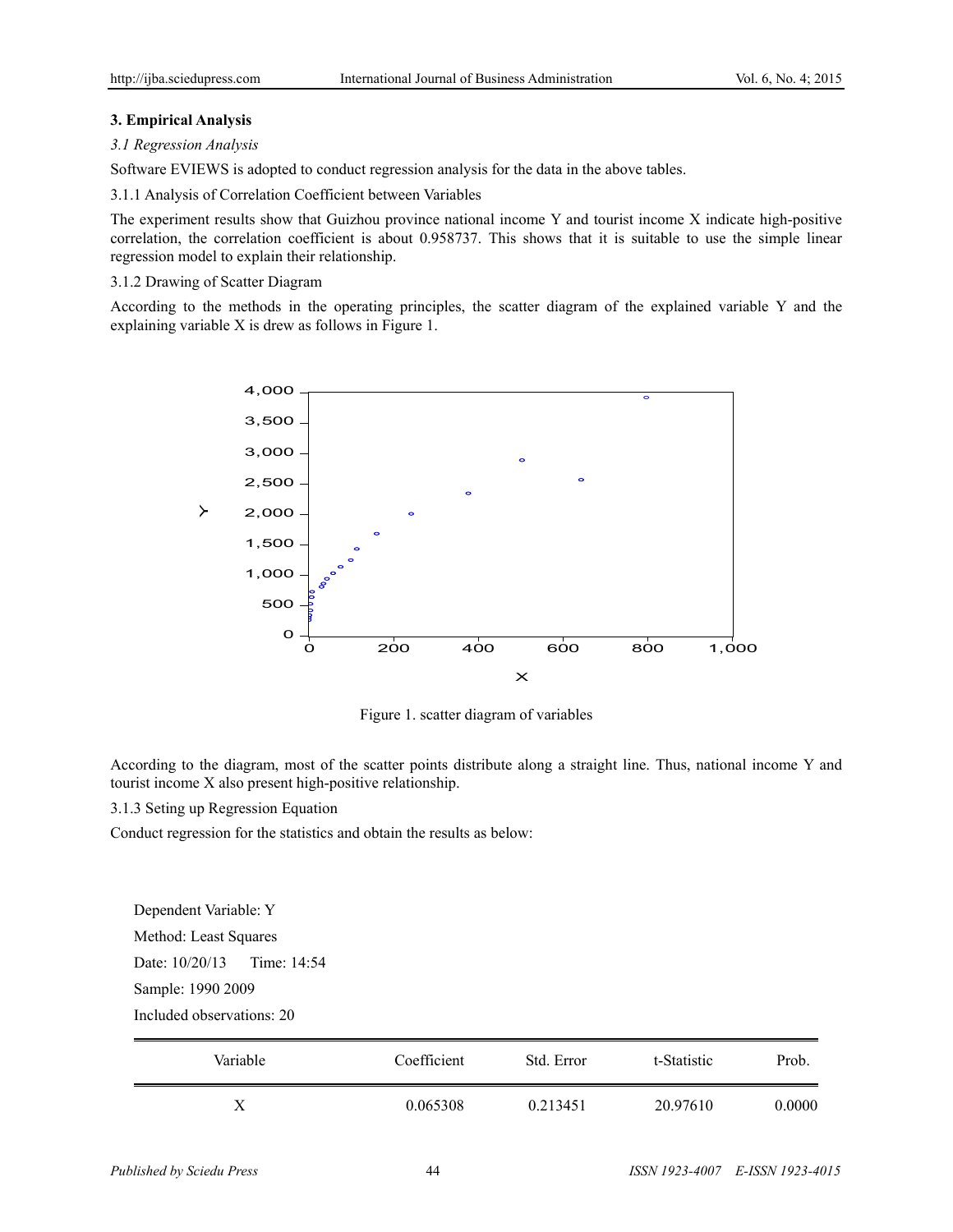| http://ijba.sciedupress.com |                    | International Journal of Business Administration | Vol. 6, No. 4; 2015                                                                      |          |                      |  |
|-----------------------------|--------------------|--------------------------------------------------|------------------------------------------------------------------------------------------|----------|----------------------|--|
|                             | C                  | 631.5453                                         | 59.78367                                                                                 | 10.56384 | 0.0000               |  |
|                             | R-squared          | 0.960698                                         | Mean dependent var                                                                       |          | 1350.657             |  |
|                             | Adjusted R-squared | 0.958515                                         | S.D. dependent var<br>Akaike info criterion<br>Schwarz criterion<br>Hannan-Quinn criter. |          | 1075.392<br>13.71097 |  |
|                             | S.E. of regression | 219.0344                                         |                                                                                          |          |                      |  |
|                             | Sum squared resid  | 863569.0                                         |                                                                                          |          | 13.81055             |  |
|                             | Log likelihood     | $-135.1097$                                      |                                                                                          |          | 13.73041             |  |
|                             | F-statistic        | 439.9968<br>Durbin-Watson stat                   |                                                                                          | 0.286043 |                      |  |
|                             | Prob(F-statistic)  | 0.000000                                         |                                                                                          |          |                      |  |
|                             |                    |                                                  |                                                                                          |          |                      |  |

According to the regression results, the following estimating equation is obtained:

*Y* =631.5453+0.065308 *Xi* (10.56384) (20.97610) R²=0.960698 DW=0.286043 F=204.7064

Because  $R^2=0.960698$  and Adjusted R-squared=0.958515, both of which are close to 1, this indicates that the model has very good fitting effect. And Prob(F-statistic) is 0.000000, that reflects the high linearity of variables. It proves that the regression equation has notable regression effect. t-Statistic of regression coefficient indicates that tourist income has remarkable influence on GDP.

3.1.4 Estimation of Confidence Interval of Parameters

According to the variable significance testing: in the confidence coefficient of 1-α, the confidence interval of  $\beta$  is  $\beta$ . If given  $\alpha$ =0.05, check the table and get t $\alpha$ /2(18)=2.126.

Based on the regression analysis, obtain  $\beta$ 1=0.065308, S $\beta$ 1=0.0213451, so, the confidence interval of  $\beta$ 1 is calculated to be (0.01992832, 0.11068768).

3.1.5 Verification of Economic Significance

*Y* =631.5453+0.065308 *Xi*

(10.56384) (20.97610)

#### R²=0.960698 DW=0.286043 F=204.7064

Because $\beta$ 1 is positive, tourist income is in direct proportion to GDP, and the value is in (0, 1).

And because  $\beta$ 1=0.06508, it indicates that, in the case of other factors staying the same, each one more unit of tourist income growth means 0.06508 GDP growth. In general, the model setting meets the economic significance and passes the verification of economic significance.

3.1.6 Statistical Test

(1) Test of goodness of fit

According to the regression results, R²=0.960698, Adjusted R-squared=0.958515. Both values are close to 1, which means that the model has high goodness of fit. Otherwise, if both are close to 0, the goodness of fit is poor.

Both R-squared and Adjusted R-squared are close to 1. This indicates that the regression model has high goodness of fit.

(2) F test

Assumption: H0:β1=0, i.e. tourist income growth and GDP growth have no significant correlation; H1:β0≠0, i.e. tourist income growth and GDP growth have significant correlation.

F-statistic is determined based on the sample. Then, according to  $F > F\alpha(k,n-k-1)$  or  $F < F\alpha(k,n-k-1)$  (n: number of samples; k: number of explaining variables), reject or accept the original assumption H0.

Obtain F=439.997 through calculation. Given significance level  $\alpha$ =0.05, check F-distribution table, and get the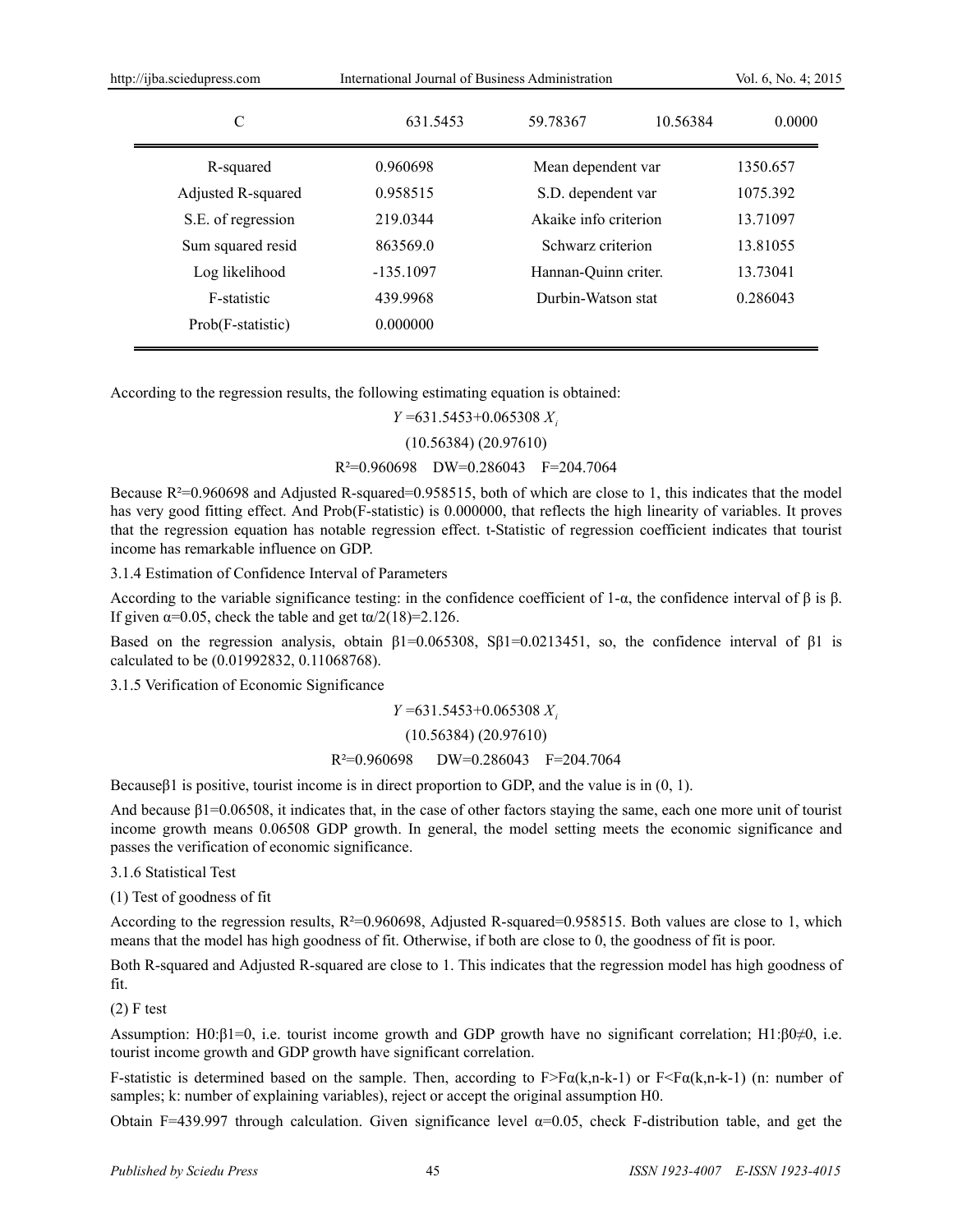#### critical value F0.05(1.18)=4.41.

Obviously,  $F > F\alpha(k, n-k-1)$ . It indicates that the linear relationship of the model is remarkably correct at the level of 95%.

#### (3) t-statistic test

Regarding the explaining variable X1, according to the original assumption and alternative assumption H0:β1=0, i.e. tourist income has no significant correlation with GDP; H1:β0≠0, i.e. tourist income has significant correlation with GDP.

Given a significance level  $\alpha=0.05$ , get the critical value t $\alpha/2(n-k-1)$  (n: number of samples; k: number of explaining variables). So, according to ItI>t $\alpha/2(n-k-1)$  or ItI $\leq \alpha/2(n-k-1)$ , decide to reject (or accept) the original assumption H0. Then, judge if the corresponding explaining variable should be included in the model.

Calculate variable X1 and get its value ItI=20.976 by software. Given significance level  $\alpha$ =0.05, check t-distribution table, and find the critical value where the degree of freedom is 16, get t $\alpha/2(16)=2.120$ . So, the t value of X1 is larger than the critical value. Thus, reject the original assumption, i.e. the explaining variables introduced into the model are all below the level 95%. The influence is significant. It passes the variable significance test.

#### **4. Discussion and Implications**

According to the prediction results as shown in Figure 2, we can see that the curves show a steady rising trend. We can expect that Guizhou GDP and tourism income will continue to increase steadily.

In recent years, tourism service trade has gradually developed into the pillar industry of Guizhou economic development. It contributes more and more to the overall Guizhou economy. It is an indispensable part of the trade development of Guizhou. It is of great strategic significance for both the tourism enterprises and promotion of economic development driven by tourism. Based on the close relationship between Guizhou GDP and tourism income, Guizhou Province should take full advantage of its abundant tourism resources and grasp the opportunity of implementing the Western Development Policy, so as to bring unprecedented advantageous external conditions for Guizhou tourism. Taking hold of this historic moment, we should create an internal environment that is suitable for the development of tourism industry, and employ modern marketing methods and technologies to facilitate supernormal development of Guizhou tourism industry, finally pushing forward Guizhou GDP growth.



Figure 2. The forecast of GDP in Guizhou

## **References**

- Ballaguer, J., & Cantavella-Jorda, M. (2002). Tourism as a long-run economic growth factor: the Spanish case. *Applied Economics, 34*, 877-884.
- Bhagwati, J., & Srinivasan, T. (1979). Trade policy and development. In R. Dornbush and J. Frenkel (Eds.), *International Economic Policy: Theory and Evidence* (pp.1-35). Johns Hopkins University press, Baltimore.
- Dritsakis, N. (2004). Tourism as long-run economic growth factors: an empirical investigation for Greece using causality analysis. *Tourism Economics, 10*(3), 305-316.